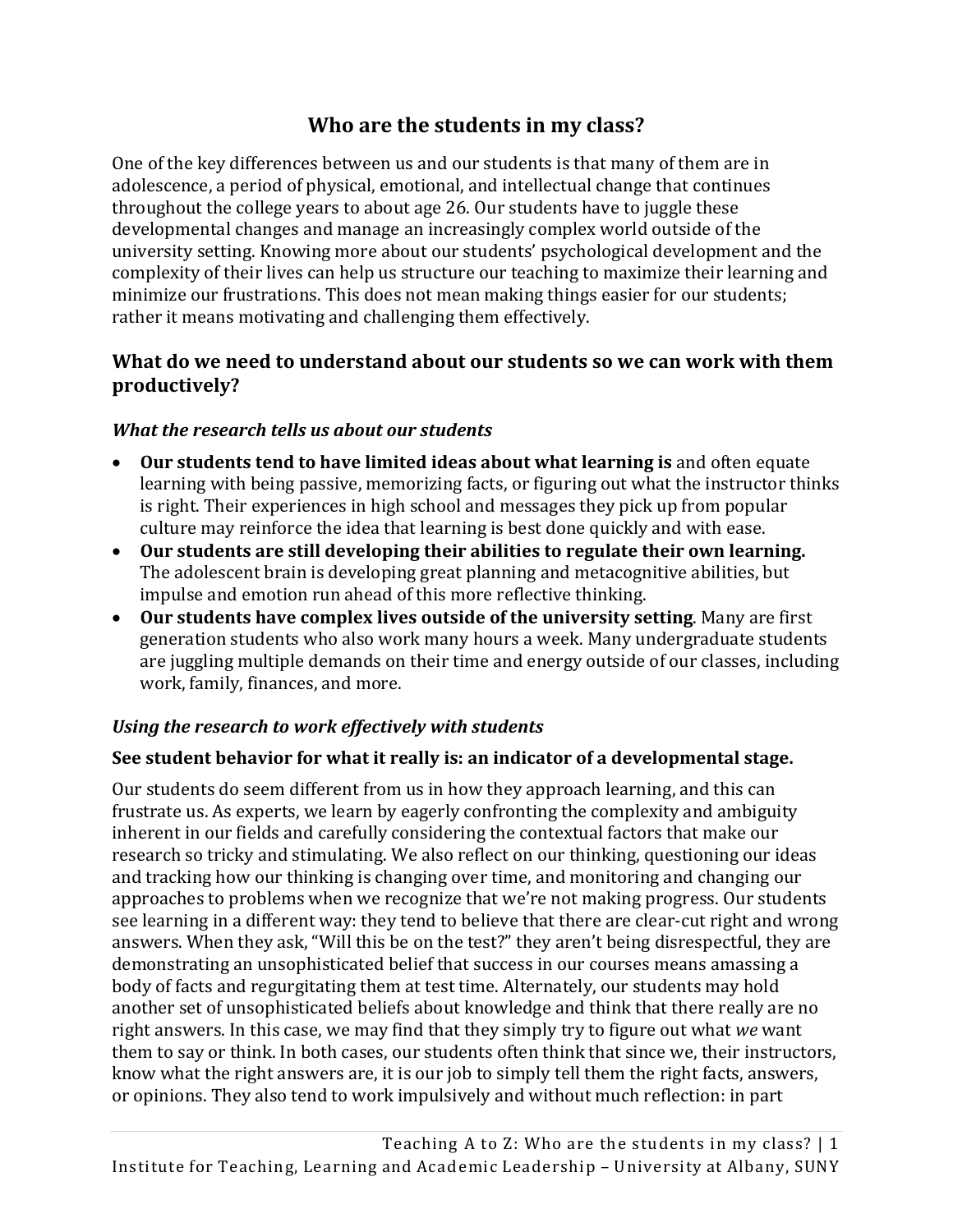because they are still developing the abilities to step back and think about their thinking, but also because they may have multiple demands on their time and are trying to approach learning strategically. Rather than letting these behaviors frustrate us, the first step to working effectively with our students is remembering that what initially looks like laziness or rudeness is often the result of their cognitive developmental stage combined with the complexity of their lives outside the university.

#### **Move students toward more sophisticated views of learning.**

The first step to effective teaching is to respond to our students with empathy, but then we also need to consider how to help students move beyond their unsophisticated notions about and approaches to learning. While our impulse is often to lay a foundation through lecturing or covering basic concepts before we let them do more sophisticated and realistic work, this approach can easily reinforce their unsophisticated ideas about learning and they may revert to passively and superficially skimming assigned readings and mindlessly copying down lecture notes. To ensure that students learn and work in ways that are more closely aligned with our own research and problem solving, we need to frequently require them to tackle realistic disciplinary problems. While it may seem that challenging our students in this way asks too much of them, this level of work is appropriate because it pushes them into the next stages of development.

Let's look at three key elements of disciplinary problems that can help students develop more sophisticated ideas about learning. (You may notice that they look a lot like problems you are likely working on right now in your own research).

- 1. They are multifaceted: they don't have one right answer (but do have better or worse answers).
- 2. They are complex: they require more than one perspective to solve them, and students will need to develop reasons for their solutions.
- 3. They require reflection: students will need to explain how they were thinking about the problem, how they came up with solutions, and what concepts they were drawing on.

Our students may initially balk at tackling these kinds of problem in our classes because they think we should be lecturing or giving them easier work to do, but these kinds of realistic problems will motivate our students in many ways. Peer interaction is a primary motivating force for our students, so asking them to work together can be exciting and they will often prepare more fully for a class where they are frequently required to solve problems with peers. Realistic problems also remind them that they can use what they learn in our courses in the real world: for first generation students and for students who already work in the world beyond the university, this is a clear demonstration of the relevance and meaning of our disciplines, which can counter students' beliefs that learning in our class is just a matter of pleasing us.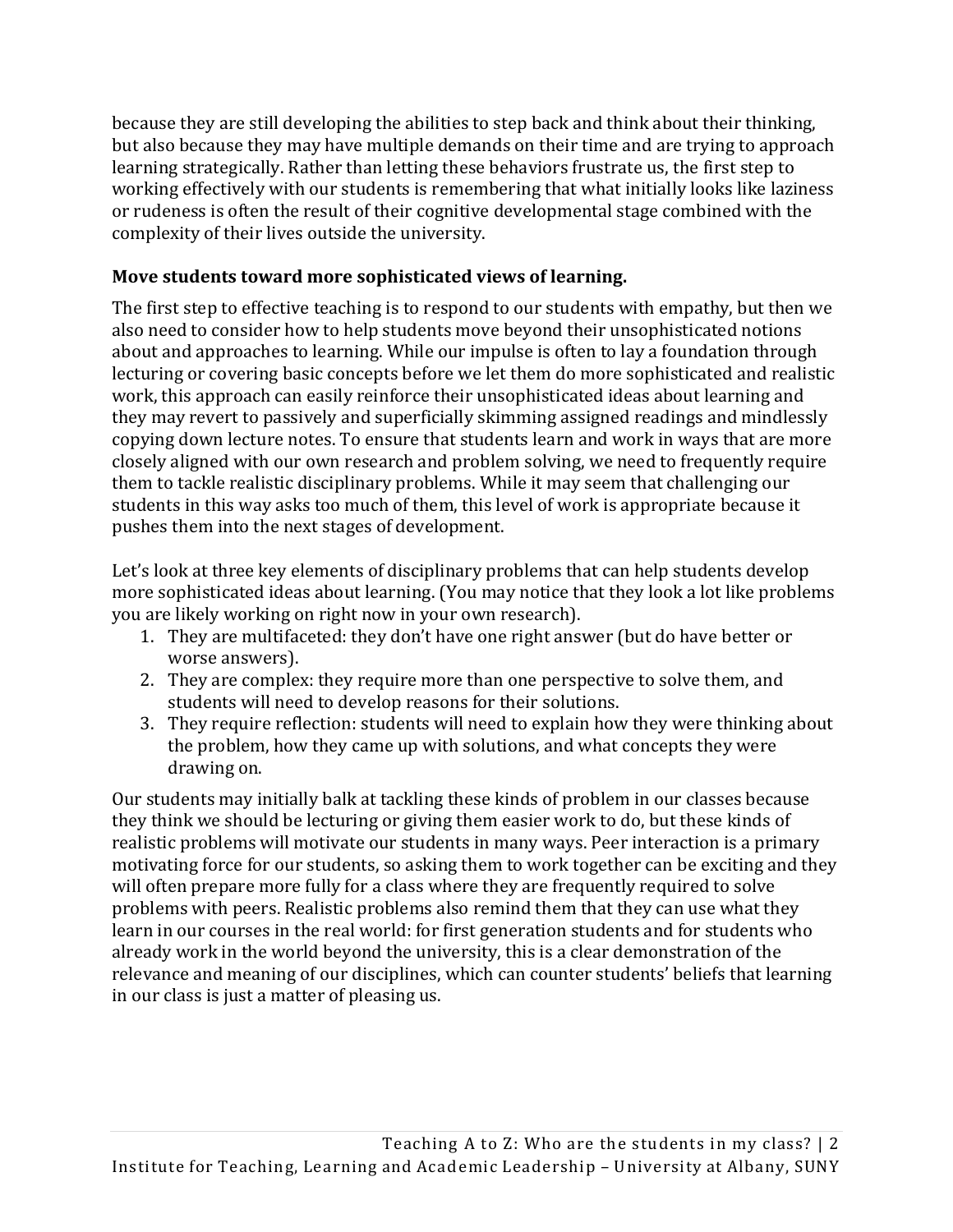## *Examples of sophisticated disciplinary work students can tackle*

## From an Introduction to Physics course:

The activity described below invites students into the disciplinary thinking of physics with a familiar, realistic scenario.

- 1. For homework, students read a short chapter about momentum and its conservation.
- 2. In the class meeting after they've done this reading, students get in groups and each group is given a tennis ball and the following scenario: Your friend is a high school baseball coach needs your help. She knows that followthrough (swinging the bat completely through the hit) is a key aspect of good hitting, but she can't quite figure out why. As a physicist, you can help her and her players. From a physics perspective, what two aspects of the follow-through swing is are most important?
	- A. The grip the batter has on the bat.
	- B. Where on the bat the batter connects.
	- C. The force on the ball.
	- D. How hard the batter hits.
	- E. How hard the batter swings.
- 3. Groups work for 7 minutes to make their decisions and prepare to share and defend their choices.
- 4. After 7 minutes, groups share choices by simultaneously hold up cards that show their choices. The instructor asks students to explain their thinking, noting carefully how students are using and interpreting the concepts about which they've read. The instructor then fills in gaps in students' understanding of the concepts with a very brief (8-10 minute), targeted mini-lecture.
- 5. Students are asked to individually reflect in writing about either a discovery they've made or a question they still have about momentum

## From a Human Resources Management course:

The activity described below requires students to practice the disciplinary thinking and decision making Human Resources professionals use with an authentic scenario.

- 1. For homework, students read a chapter about key concepts and practices that human resources managers use to ensure a diverse and inclusive climate in organizations.
- 2. In the class meeting after they've done this reading, students get into groups and are given a short scenario describing how Google's Human Resources department responded to a controversial memo circulated within the company which reinforced gender stereotypes.
- 3. Groups work for 5 minutes to evaluate the effectiveness of Google's response in relation to concepts about inclusive HR practices from the reading. They have to decide how effective the response is on a scale from 0-10. To do this, they will have to discuss and debate how more than one concept they've read about applies to this novel situation. Students will have to work to consider how to defend the score they come up with.
- 4. After 5 minutes, groups share their evaluations of the situation by simultaneously writing their scores on the whiteboard. The instructor asks students to justify their scores and explain how they were thinking about the scenario and the readings as they do so, noting carefully how students are using and interpreting the concepts about